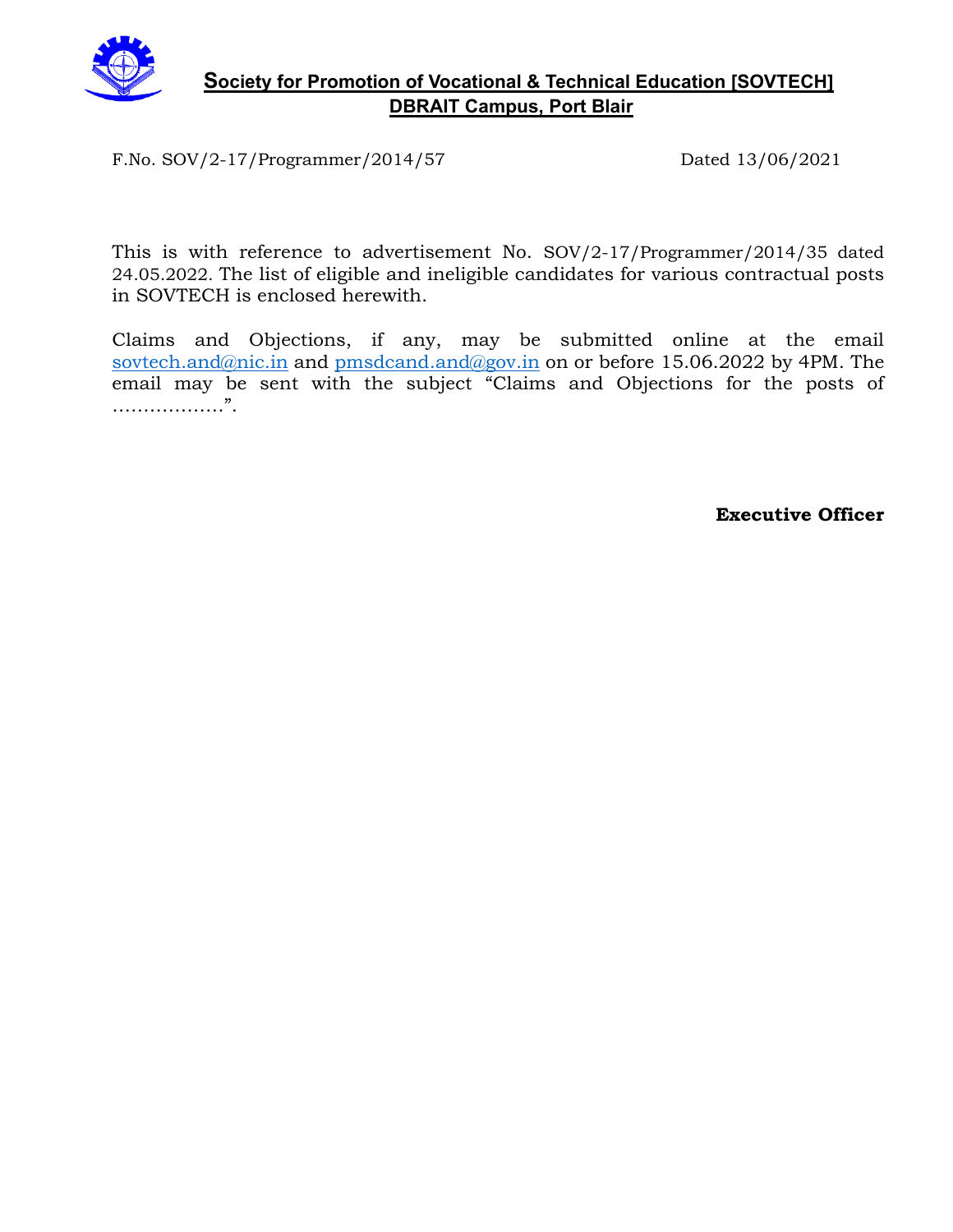#### **LIST OF ELIGIBLE AND INELIGIBLE CANDIDATES FOR VARIOUS POSTS IN SOVTECH**

| S.<br>No.      | Name of the<br>candidate             | <b>Registration</b><br>No. | <b>Father's Name</b>                   | <b>Eligible</b><br>(Y/N) | <b>Remarks</b> |
|----------------|--------------------------------------|----------------------------|----------------------------------------|--------------------------|----------------|
| $\mathbf{1}$   | <b>K BALAN</b>                       | 94202200001                | LATE P KANDA SWAMY                     | $\mathbf Y$              |                |
| $\overline{2}$ | R PON HARIS KUMAR                    | 94202200003                | R M RAJENDRAN                          | $\mathbf Y$              |                |
| 3              | <b>ASHIS HALDER</b>                  | 94202200008                | NILKANTA HALDER                        | $\mathbf Y$              |                |
| 4              | <b>SURAJEET MANDAL</b>               | 94202200012                | C R MANDAL                             | $\mathbf Y$              |                |
| 5              | PRIYANKA CP                          | 94202200016                | <b>CP PRAKASAN</b>                     | $\mathbf Y$              |                |
|                | <b>SHIV PRASAD</b>                   |                            |                                        |                          |                |
| 6              | <b>KAIWARTYA</b>                     | 94202200022                | ASHA RAM KAIWARTYA                     | Y                        |                |
| 7              | <b>SHUBAM DAS</b>                    | 94202200026                | <b>SHIVA DAS</b>                       | $\mathbf Y$              |                |
| 8              | <b>B LAVANYA</b>                     | 94202200028                | <b>B APPAL SWAMY</b>                   | $\mathbf Y$              |                |
| 9              | <b>SOUMIT ROY</b>                    | 94202200029                | <b>SHANKAR ROY</b>                     | $\mathbf Y$              |                |
| 10             | <b>SAAKSHI SAHA</b>                  | 94202200035                | <b>GOURI SANKAR SAHA</b>               | $\mathbf Y$              |                |
| 11             | <b>SUBRATA BISWAS</b>                | 94202200043                | <b>DEEPAK BISWAS</b>                   | $\mathbf Y$              |                |
| 12             | <b>SHILPA ROY</b>                    | 94202200046                | <b>NITAI ROY</b>                       | Y                        |                |
| 13             | T LAVANYA KURESH                     | 94202200050                | <b>T KURESH</b>                        | $\mathbf Y$              |                |
| 14             | Y HARISH KUMAR                       | 94202200052                | Y GOPAL RAO                            | $\mathbf Y$              |                |
| 15             | <b>M NAGAMANI</b>                    | 94202200054                | <b>S MURUGAN</b>                       | $\mathbf Y$              |                |
| 16             | <b>SLAXMAN</b>                       | 94202200057                | <b>S NARAYAN RAO</b>                   | $\mathbf Y$              |                |
| 17             | K DINESH                             | 94202200061                | K JANAKI RAO                           | $\mathbf Y$              |                |
| 18             | <b>DIBAKAR BAROI</b>                 | 94202200070                | <b>MOTI BAROI</b>                      | $\mathbf Y$              |                |
| 19             | <b>SANDEEP KUMAR</b>                 | 94202200072                | <b>SOMRU</b>                           | $\mathbf Y$              |                |
| 20             | <b>AVINASH DUA</b>                   | 94202200075                | RAJ KUMAR DUA                          | $\mathbf Y$              |                |
| 21             | <b>B SAI KUMAR</b>                   | 94202200086                | <b>B TRIMURTHY</b>                     | $\mathbf Y$              |                |
| 22             | POOJA ARYA                           | 94202200091                | <b>BRIJ MOHAN</b>                      | $\mathbf Y$              |                |
| 23             | <b>SUPRIT BISWAS</b>                 | 94202200093                | <b>SUBHAS CHANDRA</b><br><b>BISWAS</b> | $\mathbf Y$              |                |
|                | <b>SHREY ANANT</b>                   |                            | <b>SUNIL MADHUKAR</b>                  |                          |                |
| 24             | <b>SANDIMAN</b>                      | 94202200098                | <b>SANDIMAN</b>                        | $\mathbf Y$              |                |
| 25             | <b>T MURALI</b>                      | 94202200100                | <b>T DEVARAJU</b>                      | $\overline{\mathbf{Y}}$  |                |
|                | <b>ANUBHA CHANDER</b>                |                            | <b>SHRI SUSHIL CHANDER</b>             |                          |                |
| 26             | DAS                                  | 94202200101                | DAS                                    | $\mathbf Y$              |                |
| 27             | <b>K RAHUL</b>                       | 94202200102                | K PAPA RAO                             | $\mathbf Y$              |                |
| 28             | VENKATA LAKSHMI                      | 94202200105                | Y CHANDAR RAO                          | $\mathbf Y$              |                |
| 29             | MANABENDRA BISWAS                    | 94202200107                | <b>BHABATOSH BISWAS</b>                | Y                        |                |
| 30             | <b>VIJAYA</b>                        | 94202200109                | <b>M MURUGESHAN</b>                    | $\mathbf Y$              |                |
| 31             | <b>MD ASIF ALAM</b>                  | 94202200110                | MD SERAJ ALAM                          | $\mathbf Y$              |                |
| 32             | <b>ANUP KUMAR</b><br><b>MAZUMDER</b> | 94202200112                | <b>SUKANTA MAZUMDER</b>                | Y                        |                |
| 33             | <b>BINOY JOYDHAR</b>                 | 94202200121                | <b>BISWANATH JOYDHAR</b>               | $\mathbf Y$              |                |
| 34             | <b>NEELESH</b>                       | 94202200123                | <b>J S YADAV</b>                       | Y                        |                |
| 35             | <b>S VINOD</b>                       | 94202200130                | S KRISHNA RAO                          | Y                        |                |
| 36             | <b>RAVI RANJAN</b>                   | 94202200133                | <b>LATE AMIT RANJAN</b>                | ${\bf Y}$                |                |

### **Name of the Post: Network Engineer (South Andaman)**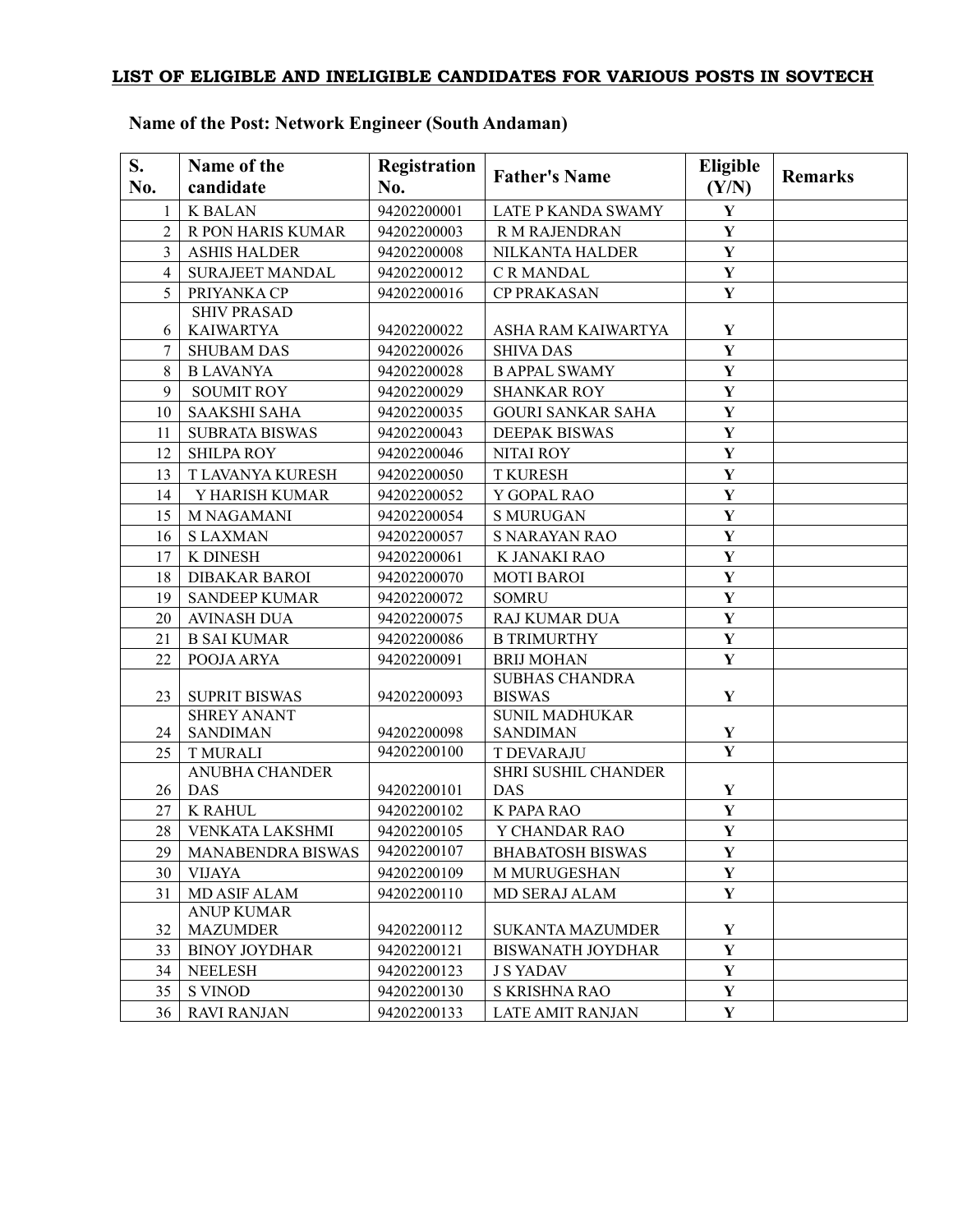| S.<br>No.      | Name of the<br>candidate             | <b>Registration</b><br>No. | <b>Father's Name</b>    | <b>Eligible</b><br>(Y/N) | <b>Remarks</b>                |
|----------------|--------------------------------------|----------------------------|-------------------------|--------------------------|-------------------------------|
| $\mathbf{1}$   | <b>K BALAN</b>                       | 94202200001                | LATE P KANDA SWAMY      | $\mathbf Y$              |                               |
| $\overline{2}$ | <b>ASHIS HALDER</b>                  | 94202200008                | NILKANTA HALDER         | $\mathbf Y$              |                               |
| $\overline{3}$ | <b>SURAJEET MANDAL</b>               | 94202200012                | C R MANDAL              | $\mathbf Y$              |                               |
|                | <b>SHIV PRASAD</b>                   |                            |                         |                          |                               |
| 4              | <b>KAIWARTYA</b>                     | 94202200022                | ASHA RAM KAIWARTYA      | $\mathbf Y$              |                               |
| 5              | <b>SHUBAM DAS</b>                    | 94202200026                | <b>SHIVA DAS</b>        | $\mathbf{Y}$             |                               |
| 6              | <b>SOUMIT ROY</b>                    | 94202200029                | <b>SHANKAR ROY</b>      | $\mathbf{Y}$             |                               |
| $\overline{7}$ | <b>SUBRATA BISWAS</b>                | 94202200043                | <b>DEEPAK BISWAS</b>    | $\mathbf{Y}$             |                               |
| $\,8\,$        | T LAVANYA KURESH                     | 94202200050                | <b>T KURESH</b>         | $\mathbf Y$              |                               |
| 9              | <b>M NAGAMANI</b>                    | 94202200054                | <b>S MURUGAN</b>        | $\mathbf Y$              |                               |
| 10             | <b>MANOJ DAS</b>                     | 94202200056                | <b>JAGADISH DAS</b>     | $\mathbf Y$              |                               |
| 11             | <b>SLAXMAN</b>                       | 94202200057                | <b>S NARAYAN RAO</b>    | $\mathbf Y$              |                               |
| 12             | K DINESH                             | 94202200061                | K JANAKI RAO            | $\mathbf Y$              |                               |
| 13             | <b>VIVEK YADAV</b>                   | 94202200063                | <b>SITA RAM</b>         | $\mathbf Y$              |                               |
| 14             | <b>DIBAKAR BAROI</b>                 | 94202200070                | <b>MOTI BAROI</b>       | $\mathbf{Y}$             |                               |
| 15             | <b>SANDEEP KUMAR</b>                 | 94202200072                | <b>SOMRU</b>            | $\mathbf Y$              |                               |
| 16             | <b>AVINASH DUA</b>                   | 94202200075                | RAJ KUMAR DUA           | $\mathbf Y$              |                               |
|                |                                      |                            | <b>REGURI V V S N</b>   |                          |                               |
| 17             | KIRANMAYEE REGURI                    | 94202200083                | <b>MURTHY</b>           | $\mathbf Y$              |                               |
|                | <b>SHREY ANANT</b>                   |                            | <b>SUNIL MADHUKAR</b>   |                          |                               |
| 18             | <b>SANDIMAN</b>                      | 94202200098                | <b>SANDIMAN</b>         | ${\bf Y}$                |                               |
| 19             | <b>T MURALI</b>                      | 94202200100                | <b>T DEVARAJU</b>       | $\overline{\mathbf{Y}}$  |                               |
|                | <b>ANUBHA CHANDER</b>                |                            | SHRI SUSHIL CHANDER     |                          |                               |
| 20             | <b>DAS</b>                           | 94202200101                | <b>DAS</b>              | $\mathbf Y$              |                               |
| 21             | <b>K RAHUL</b>                       | 94202200102                | K PAPA RAO              | $\mathbf Y$              |                               |
| 22             | <b>MANABENDRA BISWAS</b>             | 94202200107                | <b>BHABATOSH BISWAS</b> | $\mathbf Y$              |                               |
| 23             | <b>MD ASIF ALAM</b>                  | 94202200110                | MD SERAJ ALAM           | $\mathbf{Y}$             |                               |
|                | <b>ANUP KUMAR</b>                    |                            |                         |                          |                               |
| 24             | <b>MAZUMDER</b>                      | 94202200112                | <b>SUKANTA MAZUMDER</b> | $\mathbf Y$              |                               |
| 25             | N C PRABHU                           | 94202200129                | <b>S N CHANDRAN</b>     | $\mathbf{Y}$             |                               |
| 26             | <b>SAIKAT</b><br><b>BHATTACHARYA</b> | 94202200134                | SALIL BHATTACHARYA      | $\mathbf Y$              |                               |
|                |                                      |                            |                         |                          |                               |
|                |                                      |                            |                         |                          | Qualification<br>document not |
| 27             | K HIMACHALAM                         | 94202200073                | K BHIMA RAO             | ${\bf N}$                | uploaded                      |

## **Name of the Post: Network Engineer (North & Middle Andaman)**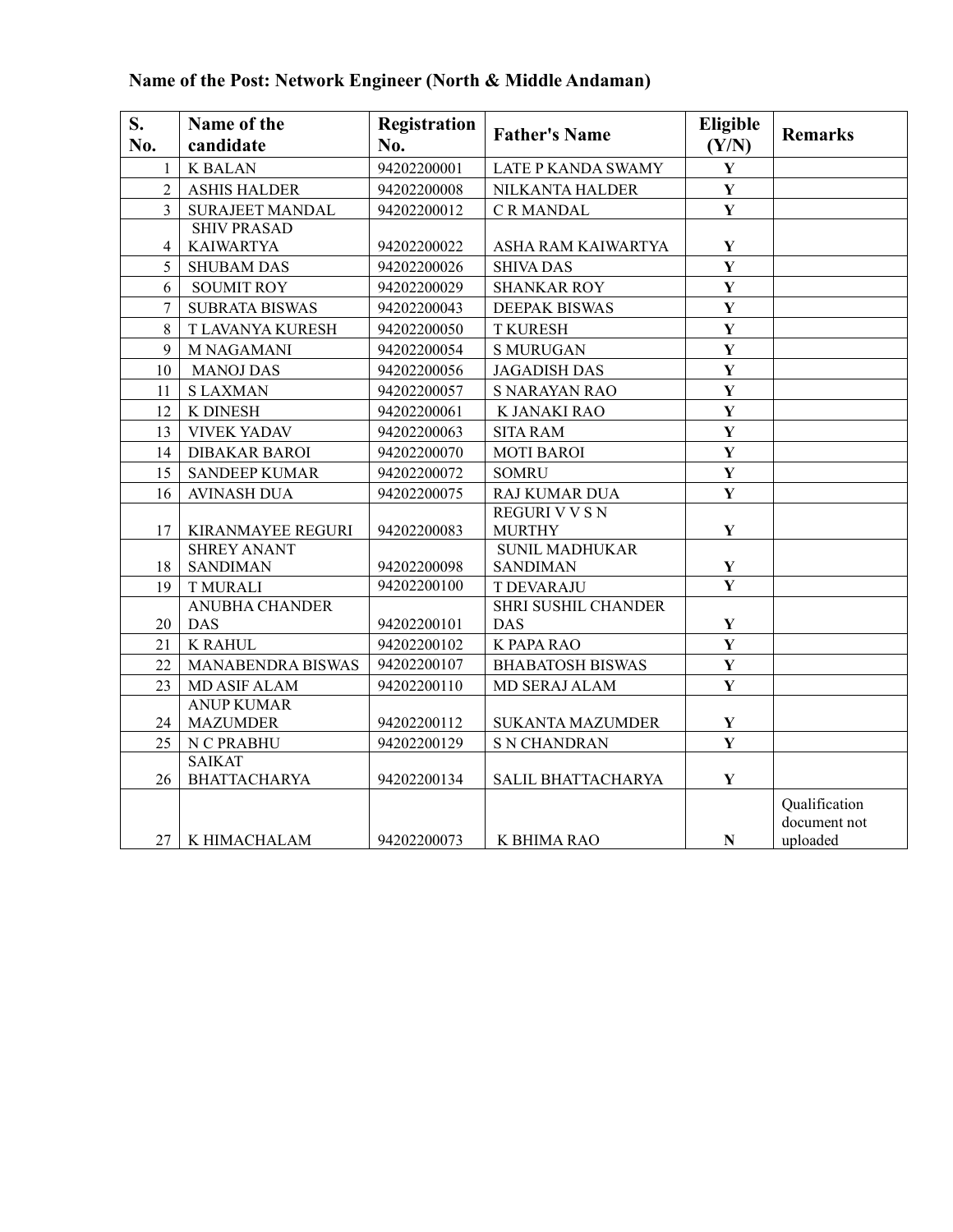## **Name of the Post: Technical Analyst**

| S.<br>No.       | Name of the<br>candidate              | Registration<br>No. | <b>Father's Name</b>                     | <b>Eligible</b><br>(Y/N) | <b>Remarks</b> |
|-----------------|---------------------------------------|---------------------|------------------------------------------|--------------------------|----------------|
| $\mathbf{1}$    | <b>K BALAN</b>                        | 94202200001         | <b>LATE P KANDA SWAMY</b>                | $\mathbf Y$              |                |
| $\overline{2}$  | R PON HARIS KUMAR                     | 94202200003         | R M RAJENDRAN                            | $\mathbf Y$              |                |
| $\overline{3}$  | <b>ADNAN HASSAN</b>                   | 94202200004         | <b>ABUL HASSAN</b>                       | $\mathbf Y$              |                |
| $\overline{4}$  | <b>ASHIS HALDER</b>                   | 94202200008         | NILKANTA HALDER                          | $\mathbf Y$              |                |
| 5               | <b>SURAJEET MANDAL</b>                | 94202200012         | C R MANDAL                               | $\mathbf{Y}$             |                |
| 6               | PRIYANKA CP                           | 94202200016         | <b>CP PRAKASAN</b>                       | $\mathbf Y$              |                |
| 7               | <b>T SWARNALATHA</b>                  | 94202200020         | P THIRUNAVAUKARASU                       | $\overline{\mathbf{Y}}$  |                |
| 8               | <b>SHUBAM DAS</b>                     | 94202200026         | <b>SHIVA DAS</b>                         | $\mathbf Y$              |                |
| 9               | <b>B LAVANYA</b>                      | 94202200028         | <b>B APPAL SWAMY</b>                     | $\mathbf Y$              |                |
| 10              | <b>ARTI KUMARI</b>                    | 94202200030         | <b>SHAILESH KUMAR</b><br><b>SINGH</b>    | $\mathbf Y$              |                |
| 11              | <b>SAAKSHI SAHA</b>                   | 94202200035         | <b>GOURI SANKAR SAHA</b>                 | $\mathbf Y$              |                |
| 12              | <b>A ABHINANDAN</b>                   | 94202200040         | M ARUL SELVAM                            | $\mathbf Y$              |                |
| 13              | JOTHI MAJHI                           | 94202200041         | LATE JOYDEV MAJHI                        | $\mathbf Y$              |                |
| 14              | <b>SUBRATA BISWAS</b>                 | 94202200043         | <b>DEEPAK BISWAS</b>                     | $\mathbf Y$              |                |
| 15              | <b>SHILPA ROY</b>                     | 94202200046         | <b>NITAI ROY</b>                         | $\mathbf Y$              |                |
| 16              | T LAVANYA KURESH                      | 94202200050         | <b>T KURESH</b>                          | $\mathbf{Y}$             |                |
| 17              | Y HARISH KUMAR                        | 94202200052         | Y GOPAL RAO                              | $\mathbf Y$              |                |
| 18              | <b>M NAGAMANI</b>                     | 94202200054         | <b>S MURUGAN</b>                         | $\mathbf Y$              |                |
| 19              | <b>SLAXMAN</b>                        | 94202200057         | <b>S NARAYAN RAO</b>                     | $\mathbf Y$              |                |
| 20              | <b>VIKRAM SINGH</b><br><b>RAWAT</b>   | 94202200059         | <b>S S RAWAT</b>                         | $\mathbf Y$              |                |
| 21              | K DINESH                              | 94202200061         | K JANAKI RAO                             | $\mathbf Y$              |                |
| 22              | <b>VIVEK YADAV</b>                    | 94202200063         | <b>SITA RAM</b>                          | $\mathbf Y$              |                |
| 23              | POOJA KUMARI                          | 94202200066         | <b>DURGA TIGGA</b>                       | $\mathbf Y$              |                |
| 24              | PRASHANT VERMA                        | 94202200068         | LAKSHMI KANT VERMA                       | $\mathbf Y$              |                |
| 25              | NITESH MISTRY                         | 94202200069         | NIRMAL MISTRY                            | $\mathbf Y$              |                |
| 26              | <b>DIBAKAR BAROI</b>                  | 94202200070         | <b>MOTI BAROI</b>                        | $\mathbf Y$              |                |
| 27              | <b>SANDEEP KUMAR</b>                  | 94202200072         | <b>SOMRU</b>                             | $\mathbf Y$              |                |
| 28              | <b>AVINASH DUA</b>                    | 94202200075         | <b>RAJ KUMAR DUA</b>                     | $\mathbf Y$              |                |
| 29              | <b>KIRANMAYEE REGURI</b>              | 94202200083         | <b>REGURI V V S N</b><br><b>MURTHY</b>   | $\mathbf Y$              |                |
| 30 <sup>1</sup> | P PHEBA                               | 94202200084         | P PHINEHAS                               | Y                        |                |
| 31              | <b>B SAI KUMAR</b>                    | 94202200086         | <b>B TRIMURTHY</b>                       | $\mathbf{Y}$             |                |
| 32              | <b>GAURAV</b>                         | 94202200090         | PRIT PAL                                 | $\mathbf Y$              |                |
| 33              | POOJA ARYA                            | 94202200091         | <b>BRIJ MOHAN</b>                        | $\mathbf{Y}$             |                |
| 34              | <b>SUPRIT BISWAS</b>                  | 94202200093         | <b>SUBHAS CHANDRA</b><br><b>BISWAS</b>   | $\mathbf{Y}$             |                |
| 35              | <b>SHREY ANANT</b><br><b>SANDIMAN</b> | 94202200098         | <b>SUNIL MADHUKAR</b><br><b>SANDIMAN</b> | $\mathbf Y$              |                |
| 36              | <b>ANUBHA CHANDER</b><br>DAS          | 94202200101         | SHRI SUSHIL CHANDER<br>DAS               | $\mathbf Y$              |                |
| 37              | <b>K RAHUL</b>                        | 94202200102         | K PAPA RAO                               | ${\bf Y}$                |                |
| 38              | ROHIT NAUTIYAL                        | 94202200103         | <b>JAYANTI PRASAD</b>                    | Y                        |                |
| 39              | VENKATA LAKSHMI                       | 94202200105         | Y CHANDAR RAO                            | Y                        |                |
| 40              | MANABENDRA BISWAS                     | 94202200107         | <b>BHABATOSH BISWAS</b>                  | $\mathbf{Y}$             |                |
| 41              | <b>VISHAL BABU</b>                    | 94202200108         | <b>SATHIYANARAYANA</b>                   | Y                        |                |
| 42              | <b>VIJAYA</b>                         | 94202200109         | <b>M MURUGESHAN</b>                      | ${\bf Y}$                |                |
| 43              | <b>MD ASIF ALAM</b>                   | 94202200110         | <b>MD SERAJ ALAM</b>                     | $\mathbf Y$              |                |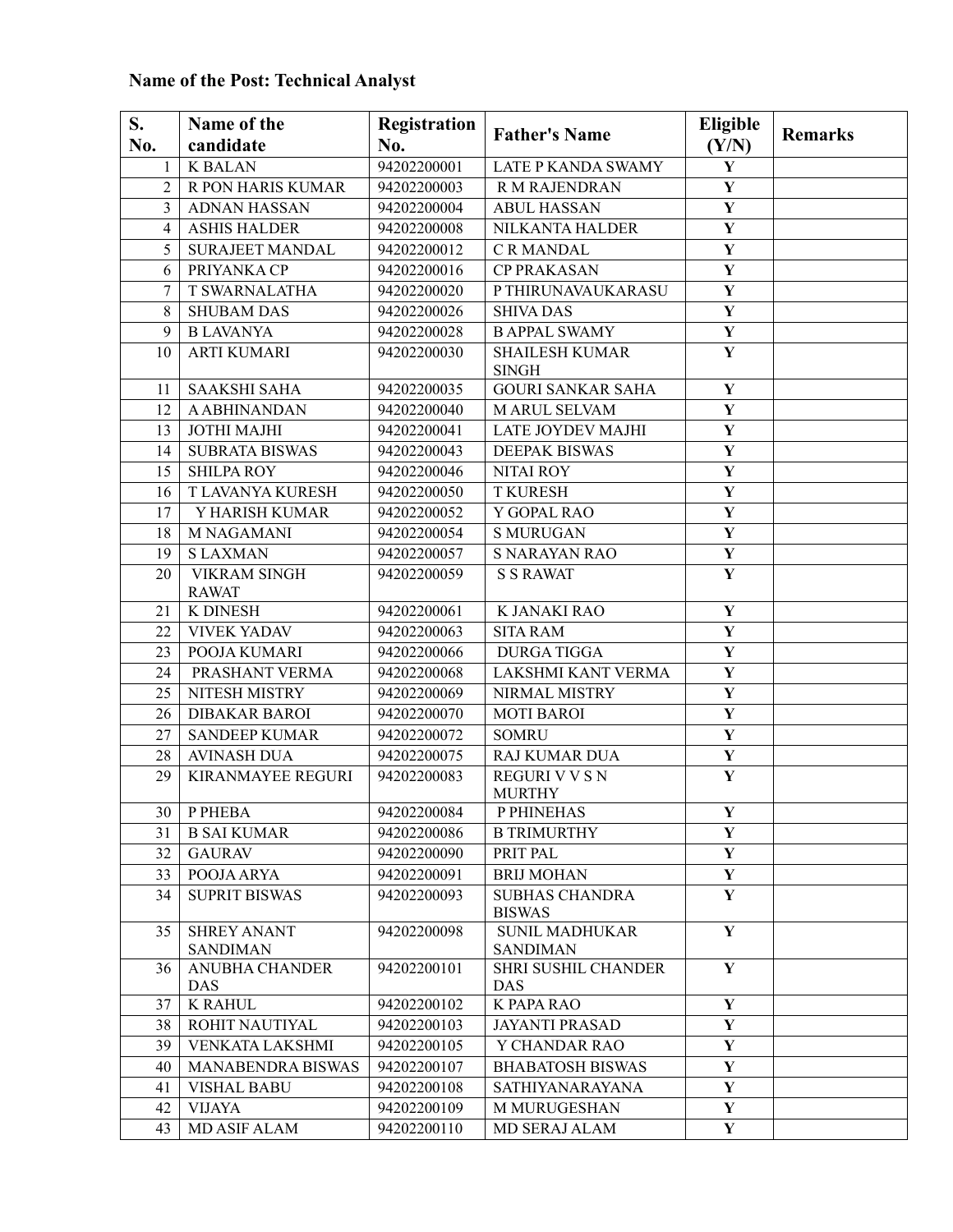| 44 | <b>NEHA HALDER</b>   | 94202200114 | <b>NARESH HALDER</b>     | Y |              |
|----|----------------------|-------------|--------------------------|---|--------------|
| 45 | P DILLESWARI         | 94202200115 | P MADHAVA RAO            |   |              |
| 46 | <b>BINOY JOYDHAR</b> | 94202200121 | <b>BISWANATH JOYDHAR</b> | Y |              |
| 47 | <b>RACHANA SINGH</b> | 94202200125 | <b>RAMESWAR SINGH</b>    | Y |              |
| 48 | <b>MONISHA DAS</b>   | 94202200126 | NIRMAL DAS               |   |              |
| 49 | S VINOD              | 94202200130 | S KRISHNA RAO            | Y |              |
| 50 | <b>YASMEEN</b>       | 94202200131 | <b>ALLAUDEEN</b>         | Y |              |
| 51 | <b>SEEMA KUMARI</b>  | 94202200132 | N K SAHNI                | Y |              |
| 52 | FARIDA               | 94202200065 | <b>MOHAMMED ALI</b>      | N | Document Not |
|    |                      |             | <b>SARDAR</b>            |   | Uploaded     |

### **Name of the Post: Programmer(e-District)**

| S.<br>No.      | Name of the<br>candidate | <b>Registration</b><br>No. | <b>Father's Name</b>                  | <b>Eligible</b><br>(Y/N) | <b>Remarks</b> |
|----------------|--------------------------|----------------------------|---------------------------------------|--------------------------|----------------|
|                | R PON HARIS KUMAR        | 94202200003                | <b>R M RAJENDRAN</b>                  | Y                        |                |
| $\overline{2}$ | <b>ADNAN HASSAN</b>      | 94202200004                | <b>ABUL HASSAN</b>                    | $\mathbf Y$              |                |
| 3              | PRIYANKA CP              | 94202200016                | <b>CP PRAKASAN</b>                    | $\mathbf{Y}$             |                |
| $\overline{4}$ | <b>T SWARNALATHA</b>     | 94202200020                | P THIRUNAVAUKARASU                    | Y                        |                |
| 5              | <b>ARTI KUMARI</b>       | 94202200030                | <b>SHAILESH KUMAR</b><br><b>SINGH</b> | $\mathbf{Y}$             |                |
| 6              | <b>AJU VIJAYAN</b>       | 94202200031                | <b>VIJAYAN P</b>                      | $\mathbf Y$              |                |
| 7              | <b>SAAKSHI SAHA</b>      | 94202200035                | <b>GOURI SANKAR SAHA</b>              | $\mathbf Y$              |                |
| 8              | <b>V SARAVANAN</b>       | 94202200038                | <b>V VEERAPPAN</b>                    | $\mathbf Y$              |                |
| 9              | <b>SUBRATA BISWAS</b>    | 94202200043                | <b>DEEPAK BISWAS</b>                  | $\mathbf Y$              |                |
| 10             | <b>MAHESWARI</b>         | 94202200045                | <b>MANOHARAN</b>                      | $\mathbf Y$              |                |
| 11             | Y HARISH KUMAR           | 94202200052                | Y GOPAL RAO                           | $\mathbf Y$              |                |
| 12             | <b>SLAXMAN</b>           | 94202200057                | <b>S NARAYAN RAO</b>                  | $\mathbf Y$              |                |
| 13             | MOHAMMED ASIF            | 94202200058                | <b>MOHD FAROOQUE</b>                  | $\mathbf Y$              |                |
| 14             | POOJA KUMARI             | 94202200066                | <b>DURGA TIGGA</b>                    | $\mathbf Y$              |                |
| 15             | <b>MOHAN RAJ</b>         | 94202200085                | THIYAGARAJAN                          | $\mathbf{Y}$             |                |
| 16             | <b>GAURAV</b>            | 94202200090                | PRIT PAL                              | Y                        |                |
| 17             | <b>J JAYALAXMI</b>       | 94202200096                | P S JAYASEELAN                        | $\mathbf Y$              |                |
| 18             | <b>NEHA HALDER</b>       | 94202200114                | <b>NARESH HALDER</b>                  | Y                        |                |
| 19             | K SHIV KUMAR             | 94202200117                | K SEEMAYYA                            | $\mathbf Y$              |                |
| 20             | <b>RACHANA SINGH</b>     | 94202200125                | <b>RAMESWAR SINGH</b>                 | $\mathbf{Y}$             |                |
| 21             | N C PRABHU               | 94202200129                | <b>S N CHANDRAN</b>                   | Y                        |                |
| 22             | <b>YASMEEN</b>           | 94202200131                | <b>ALLAUDEEN</b>                      | $\mathbf Y$              |                |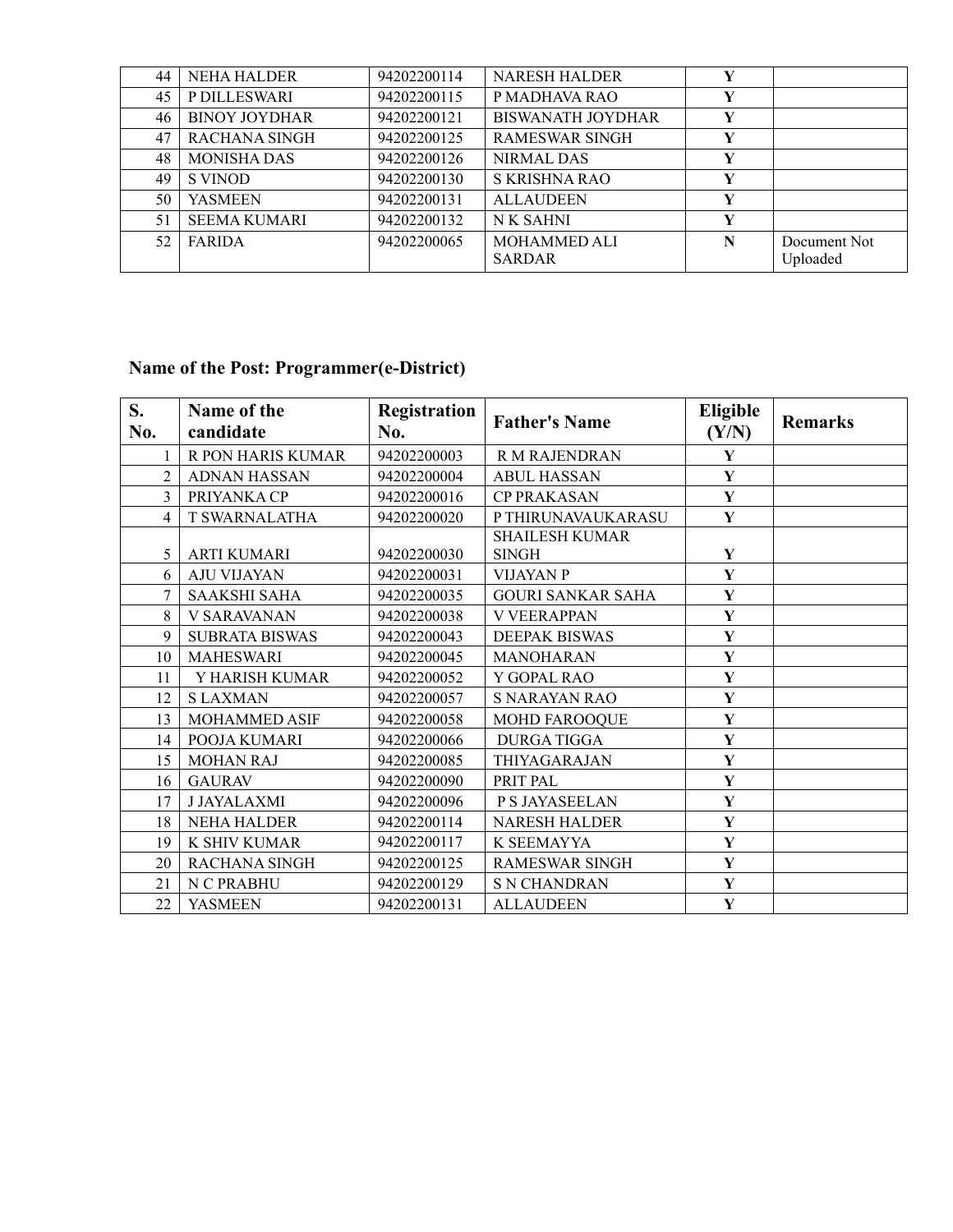| S.<br>No. | Name of the<br>candidate | Registration<br>No. | <b>Father's Name</b>    | Eligible<br>(Y/N) | <b>Remarks</b>                                                                                                  |
|-----------|--------------------------|---------------------|-------------------------|-------------------|-----------------------------------------------------------------------------------------------------------------|
|           | D. JOGESH KRISHNA        | 94202200042         | LATE D BALA KRISHNA     | Y                 |                                                                                                                 |
|           | <b>ADARSH RAO</b>        | 94202200077         | <b>SHANKAR RAO</b>      | N                 | 1. Degree Pass out<br>year is 2019 and<br>Experience shown<br>starts from 2017.<br>2. No relevant<br>experience |
|           | <b>RAVI RANJAN</b>       | 94202200133         | <b>LATE AMIT RANJAN</b> | N                 | Less Experience                                                                                                 |

### **Name of the Post: Network Security Expert (SDC)**

# **Name of the Post: Network Administrator (SDC)**

| S.<br>No. | Name of the<br>candidate | Registration<br>No. | <b>Father's Name</b>    | Eligible<br>(Y/N) | <b>Remarks</b>  |
|-----------|--------------------------|---------------------|-------------------------|-------------------|-----------------|
|           | <b>NAZNEEN NISHA</b>     | 94202200116         | ABDUL SALAM             |                   |                 |
|           | <b>MOHAMMED ASIF</b>     | 94202200058         | <b>MOHD FAROOQUE</b>    | N                 | No experience   |
|           | <b>MUTHU PANDI</b>       | 94202200113         | LATE S RAJU             | N                 | Less experience |
|           | <b>RAVI RANJAN</b>       | 94202200133         | <b>LATE AMIT RANJAN</b> | N                 | Less experience |

#### **Name of the Post: BMS Administrator (SDC)**

| S.<br>No.      | Name of the<br>candidate              | Registration<br>No. | <b>Father's Name</b>                     | <b>Eligible</b><br>(Y/N) | <b>Remarks</b>                               |
|----------------|---------------------------------------|---------------------|------------------------------------------|--------------------------|----------------------------------------------|
|                | <b>S RAVI</b>                         | 94202200014         | S KRISHNA RAO                            | Y                        |                                              |
| $\overline{2}$ | ROHIT NAUTIYAL                        | 94202200103         | <b>JAYANTI PRASAD</b>                    | Y                        |                                              |
| 3              | <b>S VINOD</b>                        | 94202200130         | S KRISHNA RAO                            | Y                        |                                              |
| 4              | <b>SAIKAT</b><br><b>BHATTACHARYA</b>  | 94202200134         | <b>SALIL BHATTACHARYA</b>                | Y                        |                                              |
| 5              | NISHANTH MATHEW                       | 94202200078         | <b>K V MATHEW</b>                        | N                        | All experience<br>documents not<br>submitted |
| 6              | <b>D NARESH</b>                       | 94202200079         | <b>D MOHAN RAO</b>                       | N                        | Less relevant<br>experience                  |
| $\mathbf{r}$   | <b>SHREY ANANT</b><br><b>SANDIMAN</b> | 94202200098         | <b>SUNIL MADHUKAR</b><br><b>SANDIMAN</b> | N                        | No relevant<br>experience                    |
| 8              | P DILLESWARI                          | 94202200115         | P MADHAVA RAO                            | N                        | No relevant<br>experience                    |